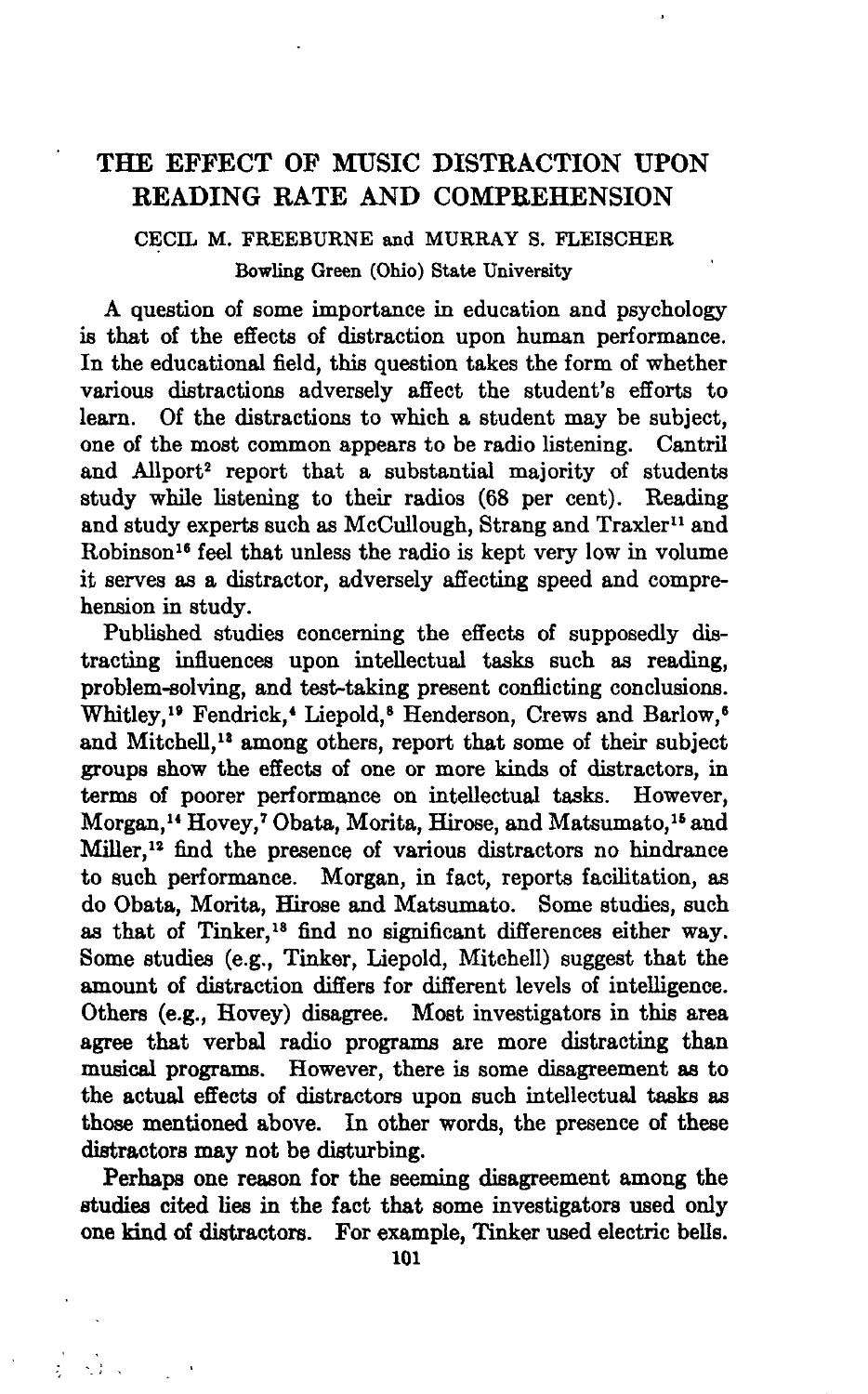Fendrick used semi-classical music only. On the other hand, some investigators used more than one form of distraction with the same experimental groups. For example, Morgan used bells, buzzers, and phonograph records of music and humorous monologue. Hovey used bells, buzzers, spotlights, phonograph records, whistles, and a buzz saw. Henderson, Crews and Barlow used both vocal and nonvocal music. Liepold played radio programs varied from newscasts to soap operas to his subjects.

Perhaps another reason for the apparent disagreement lies in the difficulty of achieving adequate sampling. Tinker advised caution in interpreting his results because of the small numbers of subjects used. Fendrick's study, included in a recent book by Hartley, Birch and Hartley,<sup>5</sup> apparently is considered to be one of the best of its kind by these authors, and it is also cited by Robinson.<sup>16</sup> Even so, Fendrick used two consecutively-taught classes in Introductory Psychology as subjects. The equation of his groups has been criticized by Henderson, Crews and Barlow.<sup>6</sup> These latter authors, in extending Fendrick's study, used fifty freshmen women as subjects, divided into three equated groups.

It was the intent of the present study particularly to extend Fendrick's study and that of Henderson, Crews and Barlow by way of improved sampling and analysis. In addition, where Fendrick used only semi-classical music, and Henderson, Crews and Barlow used only classical and popular music, the present study involves four types of music. These are: classical, semiclassical, popular and jazz. The present study is restricted to the use of nonvocal music, thereby avoiding a complication noted in the study of Henderson, Crews and Barlow.

Two questions are raised in the present study. First, does listening to specific types of nonvocal music (classical, semiclassical, popular and jazz) have any significant effect upon rate of reading and reading comprehension? Second, are rate of reading and reading comprehension in the presence of music a function of the subject's intelligence?

#### **MATEBIALS AND PEOCEDUEE**

*Beading Material and Reading Test.*—The reading material used in the present study was expanded from the Robinson-Hall Teat for Reading Ability (History; Form—Russia).<sup>17</sup> As

> فهواء t er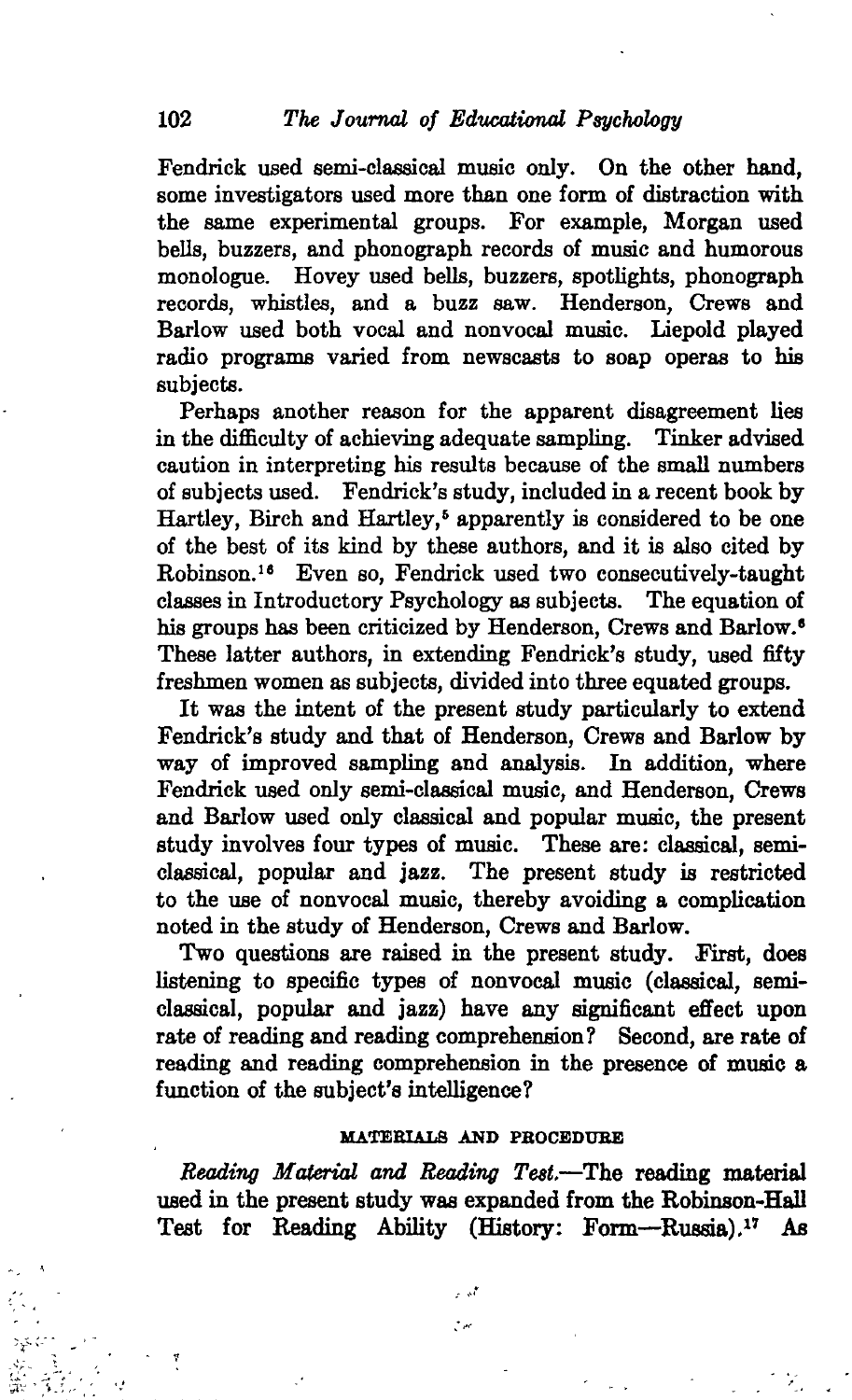published, this test has a time allowance of ten minutes. Enough material was added from the section on Russian history in the 1950 edition of *Compton's Pictured Encyclopedia<sup>1</sup>* to make up a selection containing 1315 lines, or approximately 11,500 words. To test the assumption that the subjects would be unlikely to finish this selection in thirty minutes, five graduate students in psychology read the selection and were unable to finish in thirty minutes.

The material was offset-printed in the University's printing shop. It was similar to many college texts in type and general form, with titles for each major section. The lines were numbered, and rate of reading was determined by having the subjects mark the line being read when time was called.

The reading comprehension test consisted of fifty mimeo-<br>aphed true-false questions. True-false items were used graphed true-false questions. because of time limitations. Twenty-five questions were over the first third of the material, fifteen were over the second third, and ten were over the last third. It was assumed that few subjects would read far enough to answer many questions over the last third of the selection, and that having relatively more questions over the first two-thirds would yield a more reliable comprehension score. The questions were numbered to correspond with the lines from which they were taken. Subjects were instructed to answer only questions over lines which they had read, as indicated by the numbers. The comprehension test was scored by subtracting the number wrong from the number right, as recommended by Iindquist, Hawkes and Mann.<sup>10</sup>

*Music.*—The music used in the present study was chosen after consultation with members of the University's music faculty as being representative of the types of music desired. The writers acknowledge the subjective nature of this procedure. The music was played on a Webster three-speed automatic changer playing through a Bell high-fidelity amplifier with a suitably baffled ten-inch speaker. The following selections were played.

Group II: (Classical music) *Symphony No. S in E-flat Major,* **Beethoven** 

Group III: (Popular music) *You Made Me Love You, Music Makers, The Flight of the Bumble Bee, Concerto for Trumpet, Cirtbiribin, Sleepy Lagoon, One O'Clock Jump,* all played by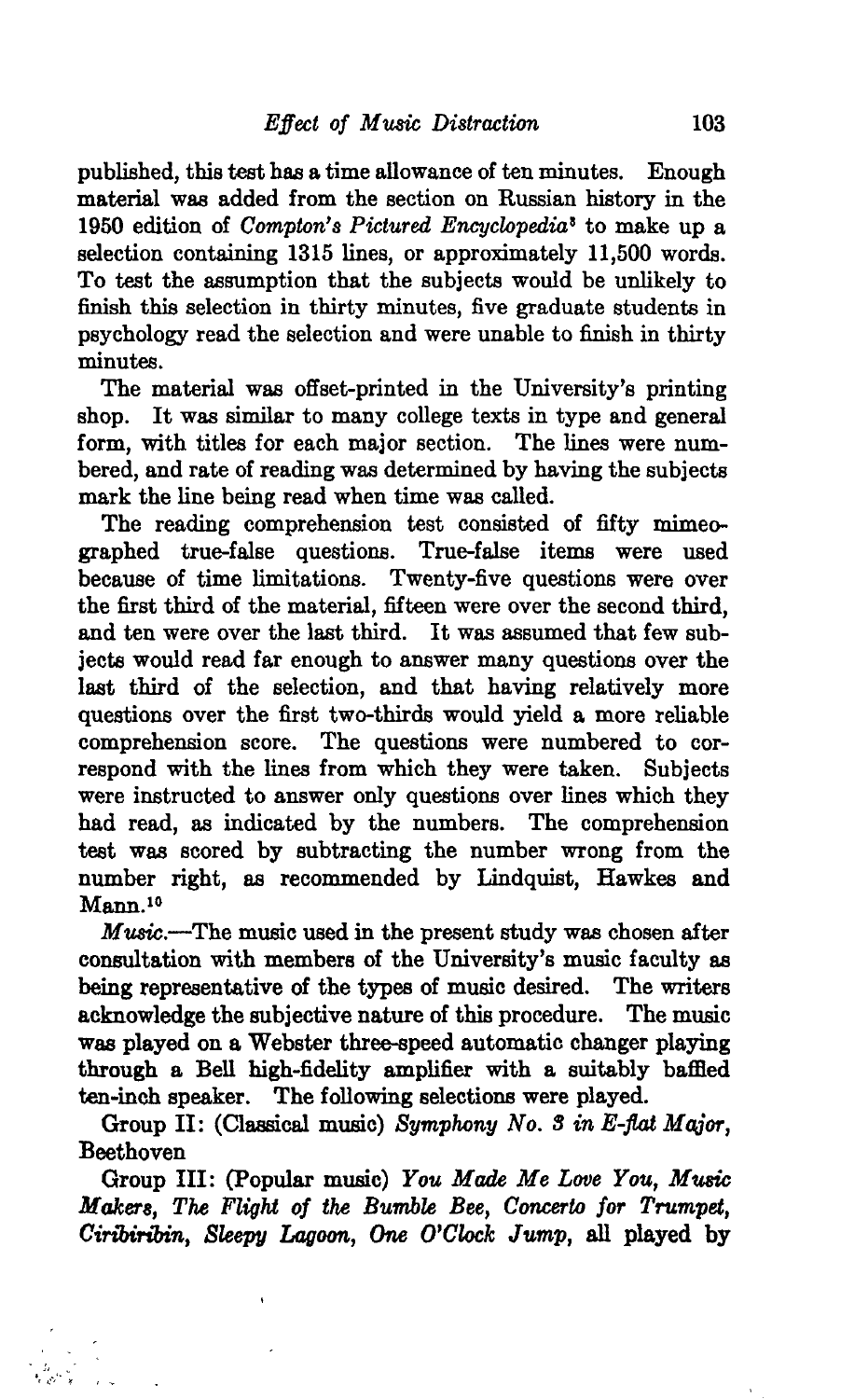Harry James and his orchestra; *I've Got My Love To Keep Me Warm, Dardanella, Just One of Those Things, Sophisticated Swing,* all played by Les Brown and his orchestra.

Group IV: (Semi-classical music) *Mississippi Suite, From The Land of the Sky-Blue Water, By The Waters of Minnetonka,* all played by Andre Kostalanetz and his orchestra, and *Grand Canyon Suite* from another album by the same artist.

Group V: (Jazz music) *Jazz Me Blues, Panama, Tin Roof Blues, High Society, Struttin' With Some Barbecue, Chimes Blues, Muskrat Ramble, South Rampart Street Parade,* all played by Jimmy Dorsey and his orchestra; *The Girls Go Crazy About The Way I Walk,* played by Kid Ory and his Creole Band; *Tishomingo Blues,* played by Bunk Johnson and his New Orleans Band.

*Subjects.*—Two hundred eighty-three students in eight classes of Introductory Psychology were randomly assigned to the five groups used in the study. As was expected, some students in each group failed to keep their appointments. of two hundred eight subjects completed the study, with approximately forty in each group. The parent population, of course, comprises the two hundred eight subjects who finished the study.

*Motivation.*—In a study of this kind, it is desirable to conceal the true nature of the experiment from the subjects, as indicated by Baker.<sup>1</sup> Many investigators have not observed this precaution. The subjects used in the present study were told that the study involved reading speed and comprehension, to last not more than one hour, and that their scores would be made available to them upon completion of the study. No mention was made of the music, which was played from an adjoining room, as described below. All subjects were informed that there were other activities going on in the building at the time the reading took place, but they were asked to study as they usually do under such circumstances. The music was playing when the subjects entered the room, and for a brief time after the conclusion of the thirty-minute reading period. When asked to indicate on their question forms, after reading was completed and the comprehension test had been taken, whether anything going on in the building was annoying to them while studying, a majority (one hundred fourteen) of the subjects said that the music was annoying. However, it is thought that no particular set with

V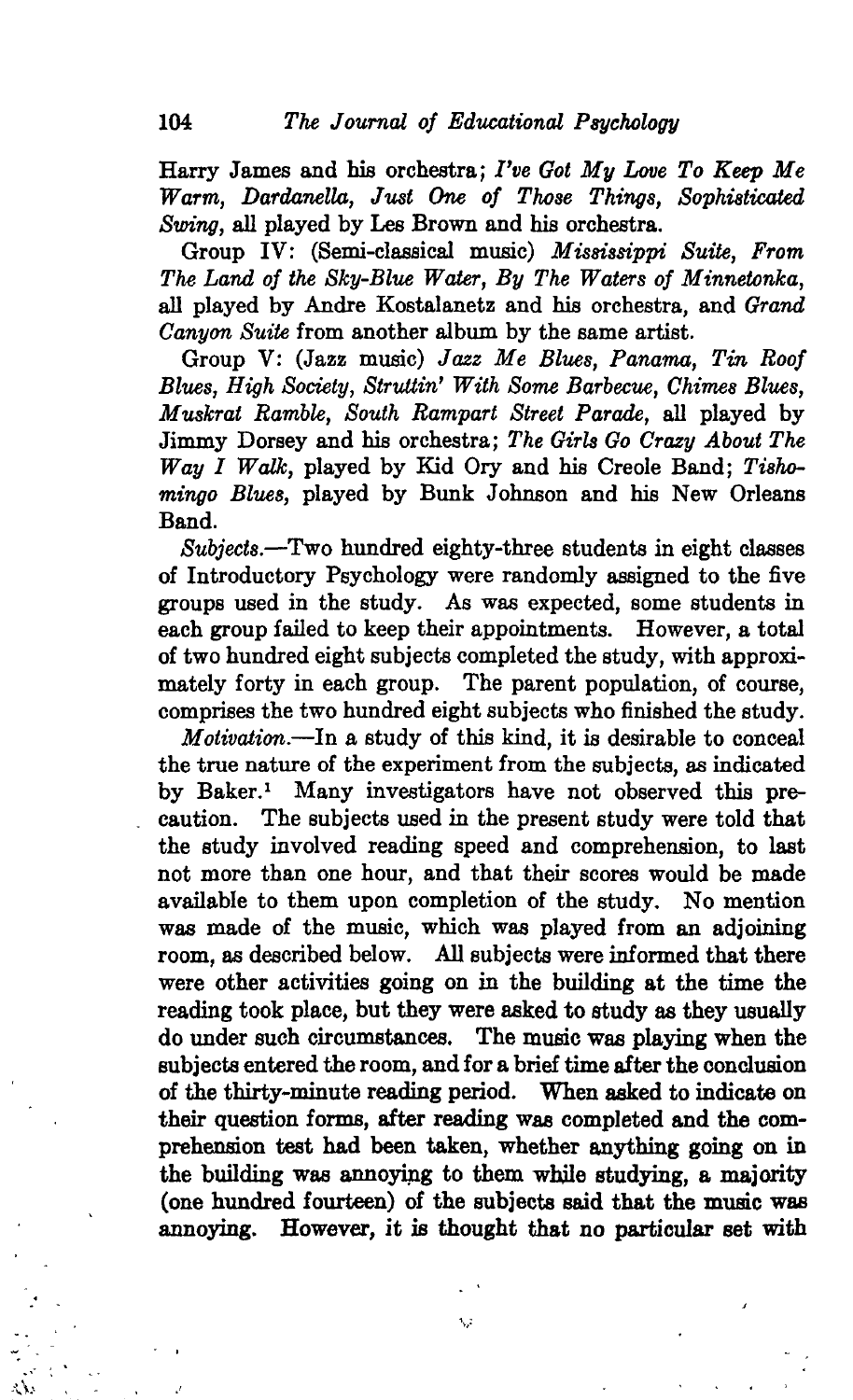regard to the music was aroused prior to the reading. Only one or two subjects in each experimental group asked if the music was part of the experiment, and these were told that it was not. Since not all the reading sessions took place on the same evening, it is possible that some discussion of the study took place between subjects who had participated and subjects who had not, although the subjects were asked not to discuss the study outside their own groups until all groups had participated.

*Experimental Setting.*—All reading sessions took place in a regular classroom of the Psychology Department. This room is twenty-four feet long, nineteen feet wide, and ten feet high. The door to this room was closed during the reading. Illumination came from six fluorescent fixtures hanging from the ceiling at regular intervals, each with two 40-watt tubes. The subjects sat in classroom armchairs, with the lights at a height of sixty inches above the arms of the chairs. The reading sessions took place in the evening, to avoid conflicts with class schedules.

The phonograph was in an adjoining room, from where the music was clearly audible in the reading room. Since the walls were quite thin, and since a high-fidelity amplifier was used, there was a minimum of distortion. Extent of distortion and optimal volume settings were subjectively predetermined by the writers. The volume was not 'low,' that is, it was not near masking level, or threshold level, but was at about the volume level at which one would have it if his intention were to listen to the music. McCullough, Strang and Traxler<sup>11</sup> and Robinson<sup>16</sup> have stated that music at a very low volume level may not be distracting. It was the intention of the writers to have the volume very much louder than this, without being so loud that distortion would result.

The reading selection was placed, closed, on the chair arms before the subjects arrived. When the subjects in a given group were seated, oral directions were read to them. Just before the subjects began to read, the door to the experimental room was closed as a signal to the phonograph operator in the next room to change from the music which had been playing to the list of selections chosen for the group which was present. Subjects were told ahead of time not to enter the experimental room if the door was closed when they arrived. Despite this, two subjects in the jazz group did enter the reading room a few minutes late.

 $\mathcal{L}_{\text{max}}$  ,  $\mathcal{L}_{\text{max}}$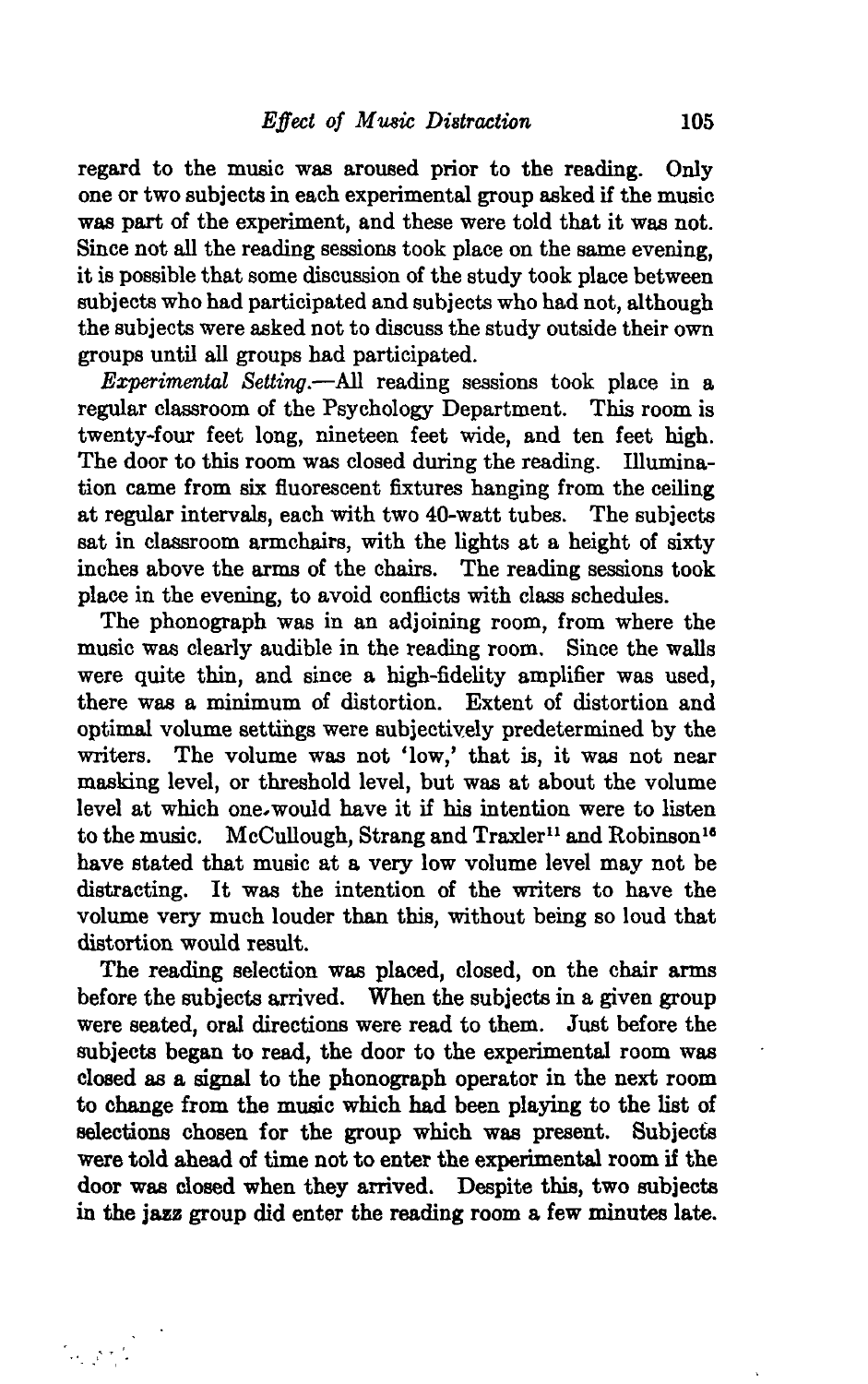While their scores were not included in the computations, the effect on other subjects in the jazz group cannot be evaluated.

#### **RESULTS**

*Does Listening to Specific Types of Nonvocal Music, Classical, Popular, Semi-Classical, and Jazz, Have a Significant Effect on Rate of Reading and Reading Comprehension?*

In Table I, it can be seen that the mean rates of reading of the experimental groups were somewhat higher than that of the control group. However, a simple analysis of variance yielded

TABLE I.-MEAN RATE AND COMPREHENSION SCORES FOR THE CONTROL AND EXPERIMENTAL GROUPS

|                           | $n-43$          | П<br>n-46       | ш<br>$n-42$     | TV<br>control classical popular semi-classical<br>n-40 | v<br>jazz<br>n-37 |
|---------------------------|-----------------|-----------------|-----------------|--------------------------------------------------------|-------------------|
| Mean No. Lines            | 648.23          | 696.54 704.05   |                 | 695.25                                                 | 716.59            |
| SD.<br>Mean Comprehension | 112.11<br>13.40 | 159.65<br>13.57 | 159.83<br>13 62 | 148.27<br>12.95                                        | 111.45<br>12.22   |
| $_{\rm SD}$               | 5.81            | 8.95            | 6.40            | 5.09                                                   | 7.68              |

an F-ratio of 1.37, which would indicate that in general there were no significant differences among the groups. A t-test shows that the mean rate of the jazz group is significantly higher than the mean rate of the control group (five per cent level of confidence). No other mean differences were significant. Morgan<sup>14</sup> suggested that extra effort is put forth to compensate for distraction. It may be that the marked and regular rhythm of the jazz music aided in making extra effort. Fendrick,\* in fact, estimated that fifteen per cent more of his distracted group finished reading than of his non-distracted group. However, Henderson, Crews and Barlow\* have pointed out that Fendrick's groups were not actually well equated in the first place.

Table I also contains the comprehension scores for the groups used in the present study. A simple analysis of variance yielded an F-ratio of .78, which is not a significant figure. Furthermore, a subsequent t-test indicated no significant differences between any two comprehension score means. This is not in agreement with Fendrick, who obtained a statistically significant difference favoring bis non-distracted group. It does, however, agree with the general conclusions of Henderson, Crews and Barlow.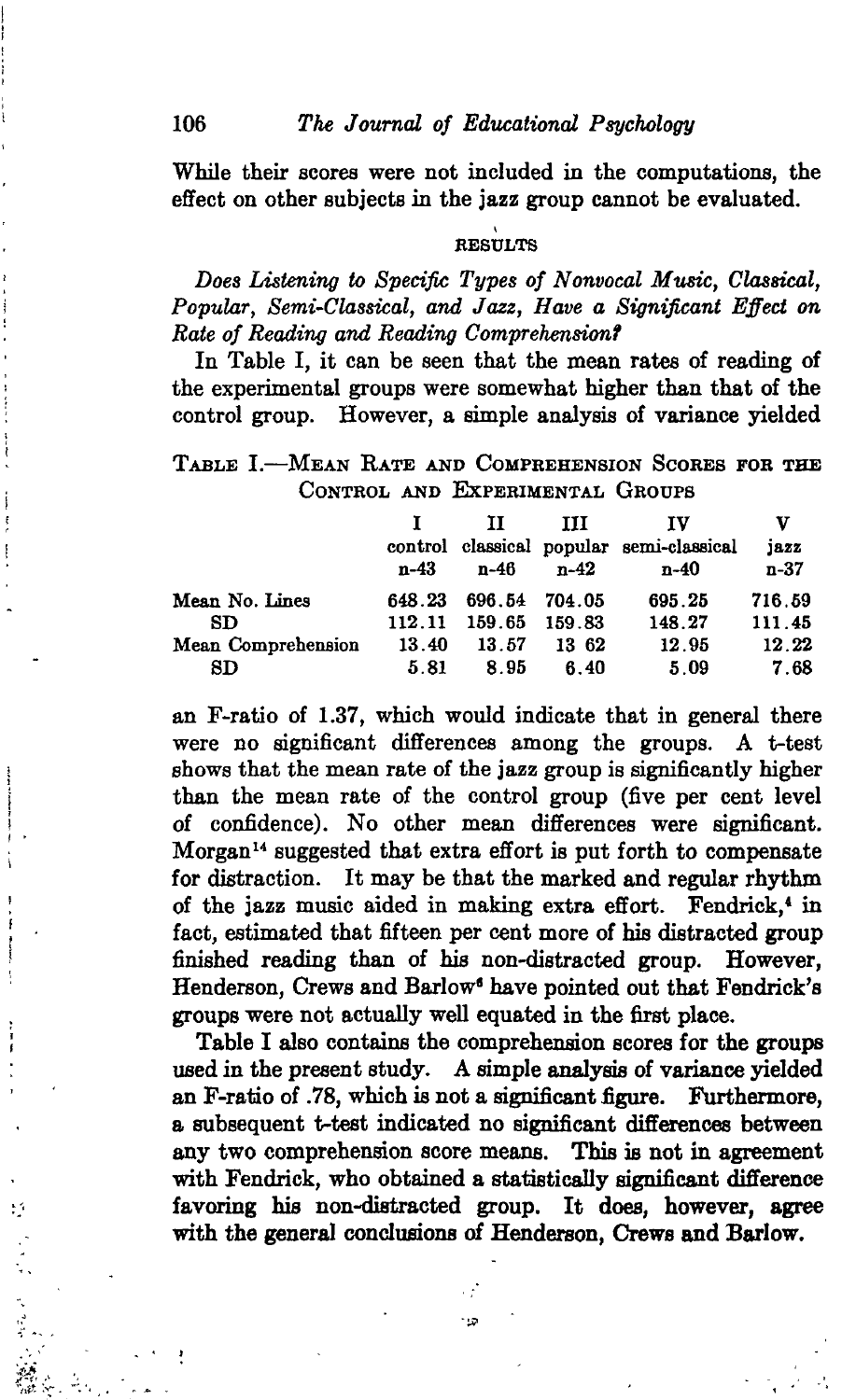There is here no reason to reject the null hypothesis that there are no significant differences in the reading rates and reading comprehension scores of the groups involved in this study.

*Is the Rate of Reading and Reading Comprehension in the Presence of Music a Function of the Subject's Intelligence?*

The subjects in each group were divided into three levels of intelligence on the basis of their ACE percentile rankings. These levels were: from the first to the thirty-third percentile, inclusive, from the thirty-fourth to the sixty-seventh percentile, inclusive; and from the sixty-eighth to the one hundredth percentile, inclusive. Table II contains the mean rate and comprehension scores for the subjects so classified.

### TABLE II.—MEAN RATE AND COMPREHENSION SCORES FOR CONTROL AND EXPERIMENTAL GROUPS, BASED UPON THREE INTELLIGENCE LEVELS

|                            | 1         | н      | ш      | IV                               | v      |
|----------------------------|-----------|--------|--------|----------------------------------|--------|
|                            | control   |        |        | classical popular semi-classical | jazz   |
| ACE percentile<br>$1 - 33$ | $n - 40*$ | $n-41$ | $n-40$ | n-37                             | n-37   |
| Mean no. lines             | 605.38    | 647.73 | 656.36 | 634.31                           | 674.14 |
| Mean comprehension         | 8.25      | 8.18   | 9.27   | 10.62                            | 5.43   |
|                            | n-8       | n-11   | $n-11$ | n-13                             | $n-7$  |
| $34 - 67$                  |           |        |        |                                  |        |
| Mean no. lines             | 627.94    | 658.40 | 656.75 | 677.21                           | 727.53 |
| Mean comprehension         | 12.69     | 11.67  | 11.17  | 12.50                            | 13.18  |
|                            | n-16      | $n-15$ | $n-12$ | $n-14$                           | $n-17$ |
| 68-100                     |           |        |        |                                  |        |
| Mean no. lines             | 668.44    | 774.20 | 777.35 | 760.40                           | 721.31 |
| Mean comprehension         | 15.81     | 20.33  | 18.12  | 15.30                            | 16.54  |
|                            | n-16      | $n-15$ | n-17   | n-10                             | $n-13$ |

•These n's differ from those in Table I because the ACE scores were not available for five of the two hundred eight subjects who completed the study.

Factorial analyses of variance for rate of reading and for reading comprehension separately were undertaken upon the data in Table II, with corrections for differences in group sizes being made in accordance with Lindquist.<sup>9</sup> For rate of reading, insignificant F-ratios were obtained both for conditions  $(F = .31)$ and for level of intelligence  $(F = .33)$ . A subsequent t-test, made from the data of the factorial analysis of variance, showed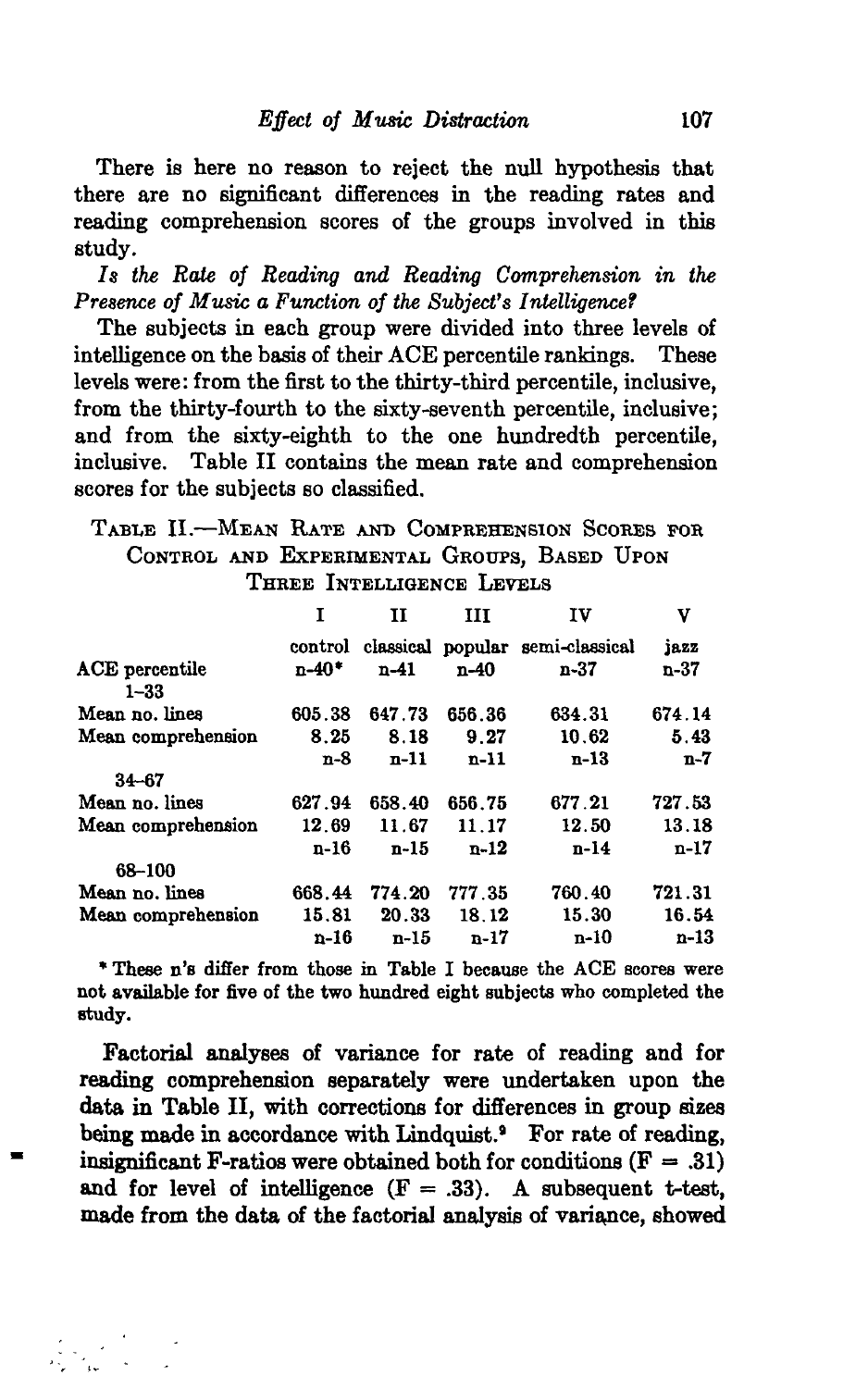no significant mean differences. The interaction variance was significant beyond the one per cent level  $(F = 45.35)$ .

Factorial analysis of variance of the comprehension scores in Table II vielded an insignificant F-ratio for conditions  $(F =$ .24), while the F-ratio for intelligence level was significant beyond the one per cent level  $(F = 25.87)$ . The interaction variance was not significant  $(F = 1.64)$ . A subsequent t-test verified the absence of significant mean differences.

There is thus no indication that rate of reading or reading comprehension in the presence of music are functions of intelligence as classified in the present study, under the conditions described. This conclusion agrees with that of Hovey,7 but is in disagreement with Mitchell,<sup>13</sup> Tinker,<sup>18</sup> and Fendrick<sup>4</sup> on this point.

#### **SUMMARY**

Two hundred eighty-three students in introductory psychology classes at Bowling Green State University were assigned at random to one control and four experimental groups, to test the influence of music upon reading rate and reading comprehension. The study was completed by two hundred eight subjects, with approximately forty in each group. Four types of music were played, classical, semi-classical, popular and jazz, one type for each of the four experimental groups, while they read a prepared selection in Russian history for thirty minutes. The control group read without musical accompaniment. A fifty-item comprehension test followed the reading for all groups. The data were analyzed by means of analysis of variance, factorial analysis of variance, and the t-test. These analyses revealed no significant differences in the performance of the groups, except that the jazz group read significantly faster than the control group  $(P < .05)$ . It should be noted that the analysis of variance yielded an insignificant F-ratio for the same data. This significant *t,* then, may be suggestive, -but in the present analysis it would be a mistake to attach much importance to it. No significant relationship was found between level of intelligence and the influence of music distraction upon either rate of reading or reading comprehension.

#### **BIBLIOGRAPHY**

1) E. Baker, "Pre-Experimental Set in Distraction Experiments," *Journal of General Psychology,* 1937, 16, 471-488.

*•p.'*

**The Manufacture**